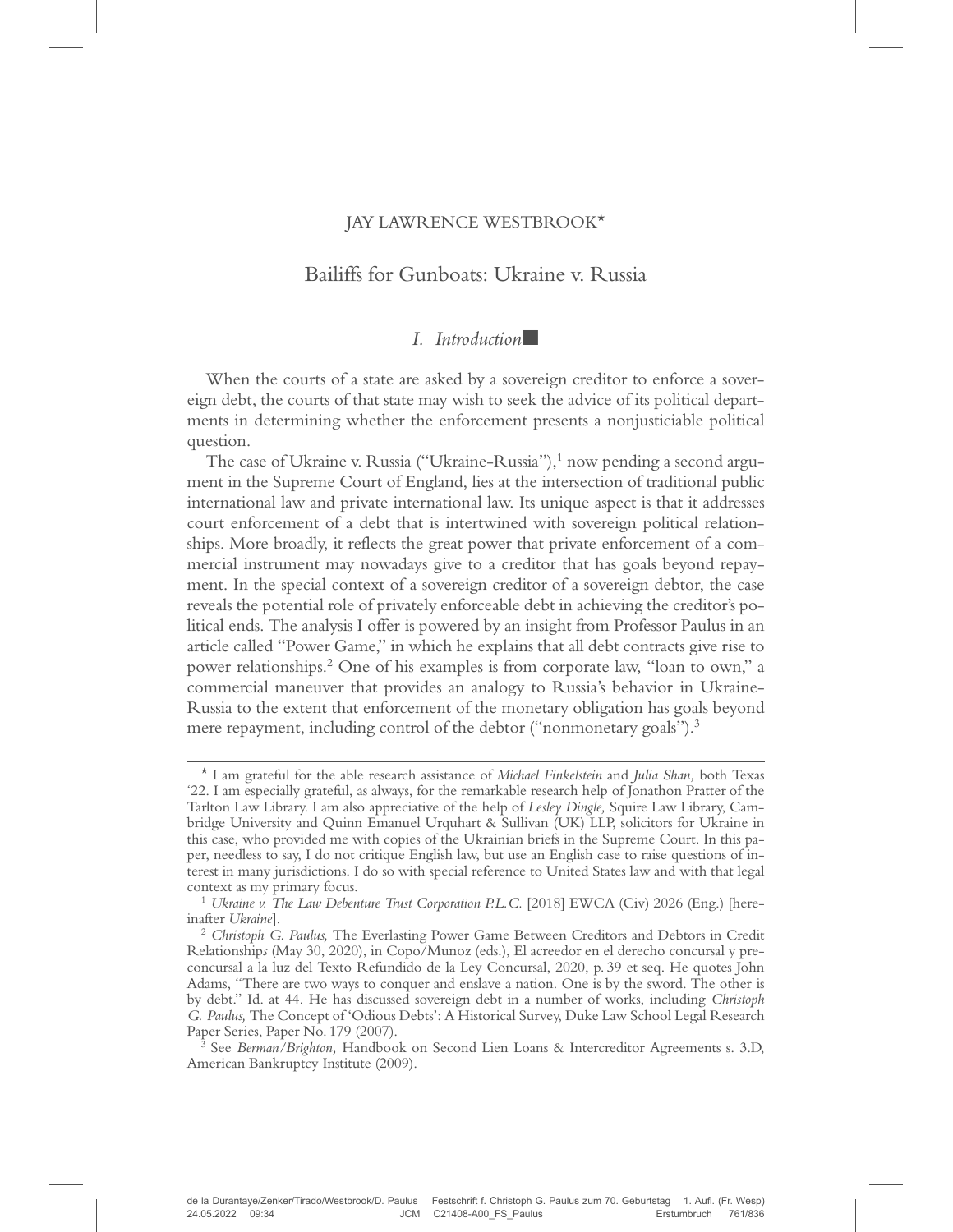For many years, there has been a trend toward blurring the distinction between public and private international law.4 As part of that development, we have seen a greater willingness to permit enforcement of sovereign debt using private law,<sup>5</sup> which provides enforcement through two pressure points: seizure of assets and the blocking of important transactions. Most focus has been on seizure, but private enforcement can have profound transactional effects as demonstrated in the American case in which Argentina's restructuring was blocked by private creditors.<sup>6</sup> Judgments likely to be recognized internationally can have those two effects all over the world.7 These tools of private enforcement of debt may generate powerful pressures in the service of nonmonetary goals.

Thus it is now possible for a sovereign creditor with a goal of affecting the policies of a debtor sovereign state to use debt as a power tool for achievement of that goal over and above the repayment of the debt. The offer of a loan to a sovereign has been used throughout history as an inducement for the sovereign to accept some political result in exchange, but the use of a private form of debt that permits private-law enforcement for nonmonetary political purposes seems to be a new development. In a case where private debt enforcement is thus used by a sovereign creditor against a sovereign debtor, we may call it "political debt." Ukraine-Russia may reveal the emergence of private enforcement of political debt by a sovereign lender for what may be political reasons. China's Belt and Road Initiative may eventually turn out to be another. This brief paper asks whether political debt should be routinely enforceable against a sovereign debtor or should prompt judges to invite their country's political institutions to intervene.<sup>8</sup>

## II. The Ukraine-Russia Case

Ukraine issued a note for repayment of a multi-billion dollar loan from Russia. The note was in standard commercial form suitable for trading and was listed on the Irish Exchange. Thus on its face it was a normal commercial debt and therefore subject to collection under modern rules denying sovereign immunity in suits on commercial obligations. Indeed, the note expressly called out the English courts for resolution of any disputes and the application of English law.

<sup>4</sup> See Gelpern, Sovereign Debt: Now What?, 41 Yale J. Int'l L. Online 45, 47 (2016). <sup>5</sup> Panizza/Sturzenegger/Zettelmeyer, The Economics and Law of Sovereign Debt and Default, 47 J. Econ. Lit. 651, 653 (2009); Schumacher/Trebesch/Enderlein, Sovereign defaults in court, European Central Bank Working Paper Series, European Central Bank (2018) [hereinafter Sovereign Defaults]. <sup>6</sup> Republic of Argentina v. NML Capital, Ltd., 573 U.S. 134 (2014) [hereinafter Argentina]; Gelpern,

supra note 4, at 69–73.<br><sup>7</sup> Cf. Westbrook, Global Insolvency Proceedings for a Global Market: The Universalist System

and the Choice of a Central Court, 96 Texas L. Rev. 1473, 1479-82 (2018) (bankruptcy example). Gelpern, supra note 4, at 70–71.

 $^8$  As discussed below, such an intervention would be a return, for political debt only, to the traditional role played by some foreign ministries in cases of enforcement of the obligations of sovereign states. See infra nn. 30–34 and accompanying text.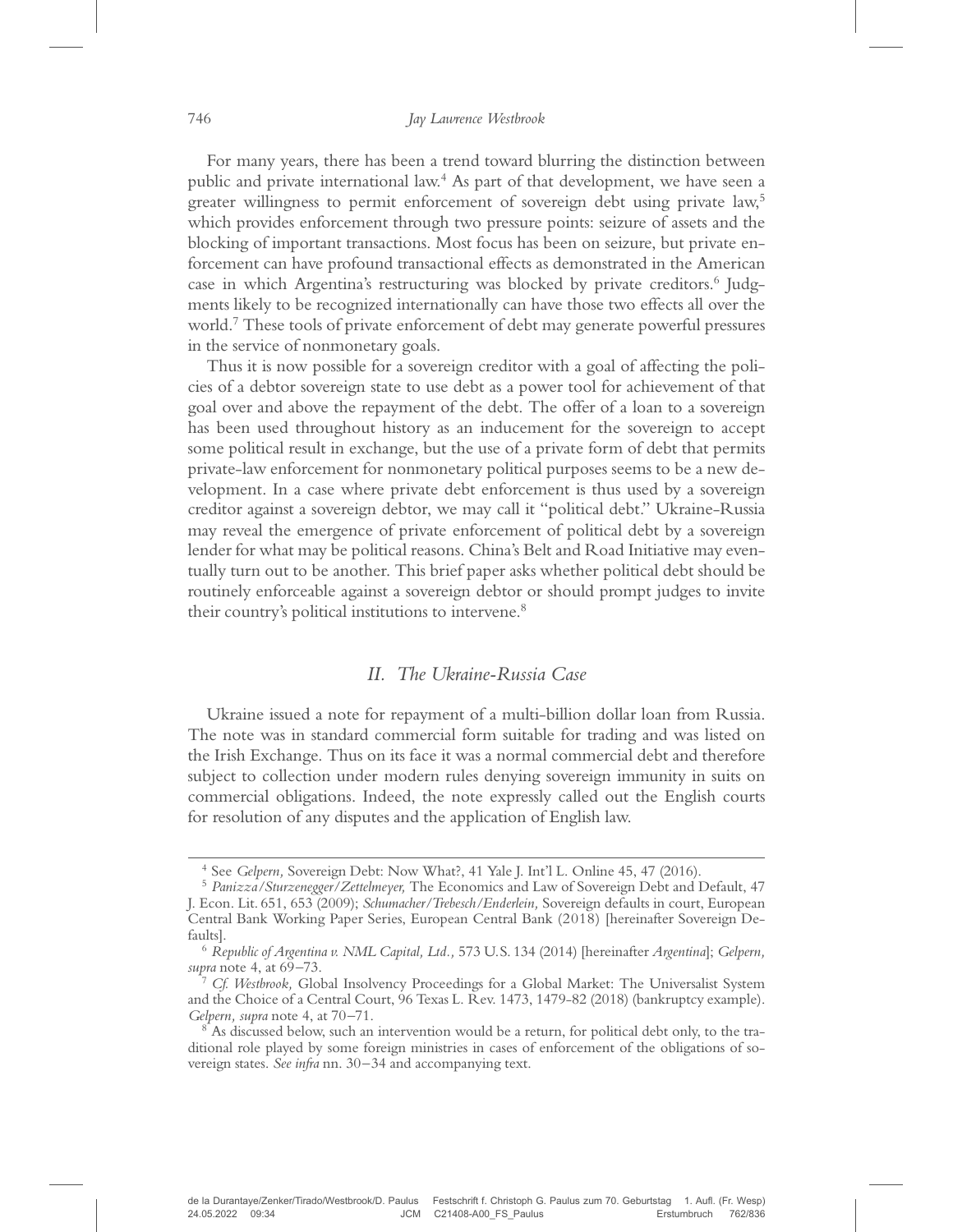Russia sued for enforcement in London.9 Now pending in the English Supreme Court is the decision of the Court of Appeal to recognize a case of defense of duress to enforcement of the note.<sup>10</sup> It held enforcement might be refused on alternative grounds:

1. a claim of duress may serve as a defense to enforcement or

2. may lead to suspension of enforcement.<sup>11</sup>

The arrangement between Russia and Ukraine was an unusual one. One thinks of sovereign loans being in one of two forms: bonds sold to various private parties or loans made by one sovereign to another.<sup>12</sup> The first sort is governed by the private law of some country and the parties often select a method of dispute resolution in the courts of some trusted jurisdiction. In recent years, private debt enforcement of sovereign debts have been increasingly common. In Republic of Argentina v. Weltover, Inc., 504 U.S. 607 (1992), the United States Supreme Court held that the issuance of public bonds was a commercial activity permitting an enforcement action under the Foreign Sovern Immunities Act (FSIA).<sup>13</sup> Similar exceptions to sovereign immunity for public bonds held by private persons or institutions are found in other countries.<sup>14</sup>

Traditionally, we do not associate private-law enforcement with debts that are owed to sovereigns by sovereigns. We think of sovereign-to-sovereign loans as being administered in public institutions like the Paris Club and the IMF, with disputes resolved in arbitration or by the World Court. Any restructuring of debt would be a political negotiation.15 But the Ukraine-Russia case addresses a sovereign-to-sovereign loan with the structure of a typical private loan. The creditor sovereign sought to use private-law civil enforcement against the debtor sovereign with politics near the center of the dispute.

In Ukraine-Russia, the debtor claimed that creation of the obligation represented by the note, and perhaps its enforcement as well,<sup>16</sup> should be subject to the defense of duress available in commercial transactions. That is, Ukraine asserted that a sovereign lender that chooses a commercial form of obligation in order to use private law mechanisms for enforcement should be subject to a defense of duress as would be any commercial lender. That claim was sustained in the Court of Appeal. The appeal of the decision was argued before the English Supreme Court almost

ceeding.<br><sup>12</sup> Gelpern, supra note 4, n. 197 at 83.<br><sup>13</sup> Republic of Argentina v. Weltover, Inc., 504 U.S. 607, 612–617 (1992) [hereinafter Weltover]; 28<br>U.S.C. § 1603(d), 28 U.S.C. § 1605(a)(2).

<sup>9</sup> The nominal plaintiff was a trust company that was named as such in the note issued by the Ukraine that was the subject of the case. Ukraine at para 3. I will refer to the Russian state as the plaintiff throughout.

 $10$  Most of the argument in the Ukrainian briefs in the Supreme Court supports a claim of incapacity and lack of authorization of the borrowing rather than a coercion defense. That position was rejected by the Court of Appeal.<br><sup>11</sup> The issue was one of summary judgment as to the validity of various Ukrainian defenses, in-

cluding duress, so the Ukrainian factual assertions were taken as proven at this stage of the pro-

<sup>&</sup>lt;sup>14</sup> See generally, Sovereign Defaults, *supra* note 5.<br><sup>15</sup> See generally, Gelpern, supra note 4 (discussing the history of sovereign-to-sovereign loans and the operations of the Paris Club and the IMF). <sup>16</sup> See text infra at nn. 24–25.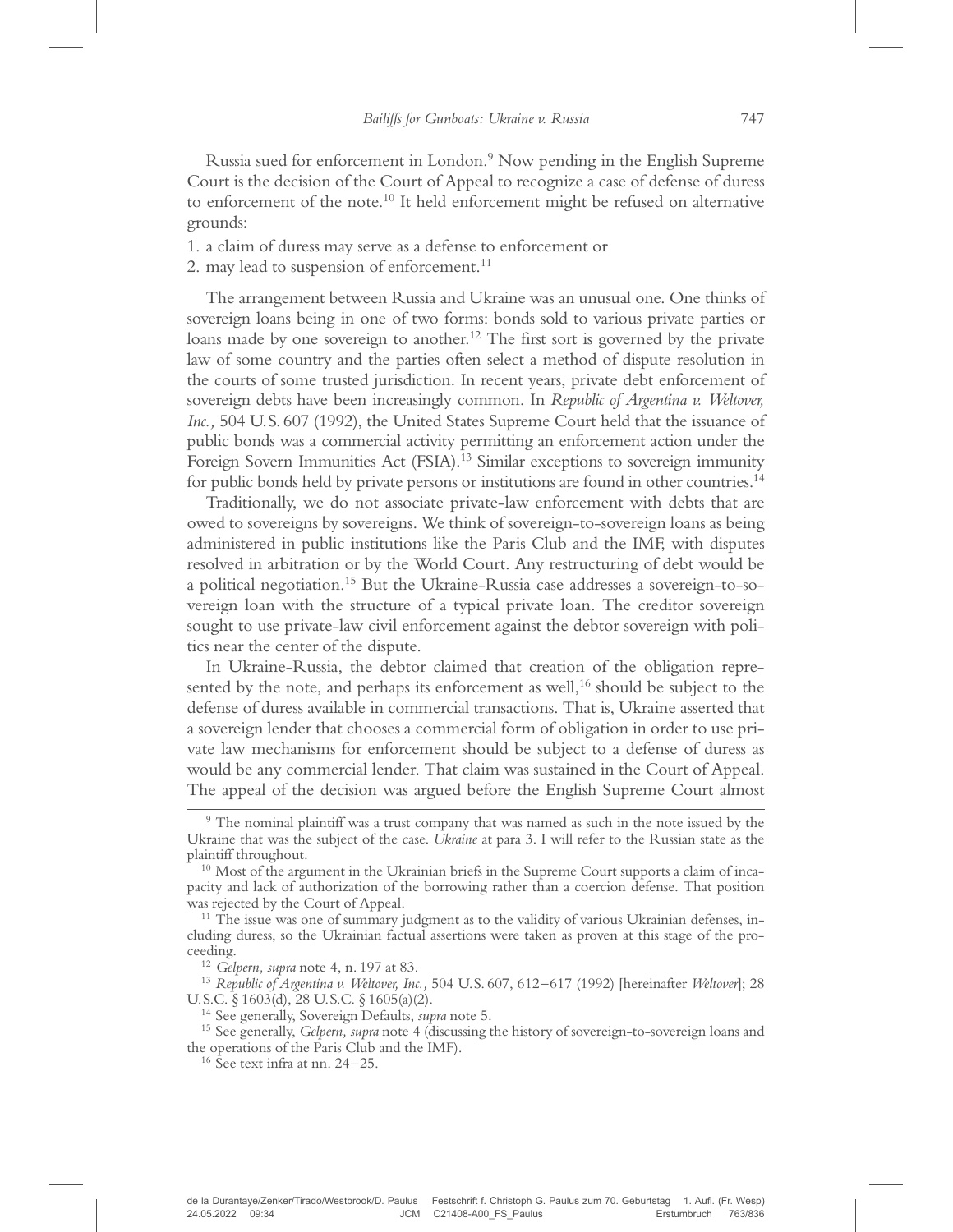three years ago. Recently the Court has scheduled further argument for November 11, 2021.

The facts that Ukraine offered to prove in support of its duress defense were these $17$ :

"Ukraine's case is that Russia applied massive, unlawful and illegitimate economic and political pressure to Ukraine in 2013 to deter the administration led by President Viktor Yanukovych from signing an Association Agreement with the European Union, which was to have been signed at the Vilnius Summit on 28 November 2013, and to accept Russian financial support instead. The Notes were to be the first tranche of that support."

[Thereafter] Russia invaded Crimea. In addition to the invasion, Ukraine's case is that Russia has also fueled and supported separatist elements in, interfered militarily in and succeeded in destabilizing and causing huge destruction across eastern Ukraine."

"... Ukraine alleges that the claim against it "forms part of a broader strategy of unlawful and illegitimate economic, political and military aggression by the Russian Federation against Ukraine and its people aimed at frustrating the will of the Ukrainian people to participate in the process of European integration."

The trial court held these facts would not support Ukraine's defense because the duress defense is not justiciable in a case involving sovereigns.<sup>18</sup> Thus it rejected the defense and granted summary judgment for enforcement. The Court of Appeal reversed and ordered a trial on the allegations of duress. It held that where a sovereign lender takes a commercial instrument to evidence its loan to another sovereign and designates an English court to enforce it under English law, the commercial defense of duress is available as it would be to a private debtor in the analogous circumstance and the English court chosen by the parties has the power to accept the defense if proven.19

The Court of Appeal offered an alternative holding as well: the sovereign seeking enforcement cannot both invoke the English courts and their enforcement mechanisms and claim nonjusticiability of the duress defense.<sup>20</sup> If the defense is not justiciable, then the suit should be suspended rather than proceed to resolution and enforcement. One way to summarize the decision in this regard is that a sovereign lender cannot "mix and match" by seeking private-law enforcement without private law defenses. It has to proceed under one set of rules or the other, public international law or private; $^{21}$  it cannot combine elements of football and golf and then tackle its opponent on the golf course.

To reveal all the underlying issues in this case, it is necessary to unpack Ukraine's claims to see what it was or may have been claiming by way of its defense. The defenses are potentially three in number. First, the allegations clearly include the asser-

de la Durantaye/Zenker/Tirado/Westbrook/D. Paulus Festschrift f. Christoph G. Paulus zum 70. Geburtstag 1. Aufl. (Fr. Wesp) 24.05.2022 09:34 JCM C21408-A00\_FS\_Paulus Erstumbruch 764/836

<sup>&</sup>lt;sup>17</sup> Ukraine at paras. 8-10.<br><sup>18</sup> Id. at para. 17.<br><sup>19</sup> Id. at para. 159.<br><sup>20</sup> Id. at paras. 182–186.<br><sup>21</sup> The court stated that Ukraine had agreed to either international arbitration of its defenses or their resolution in the World Court. It appeared the Russian state was not interested in either forum. Id. at para. 185.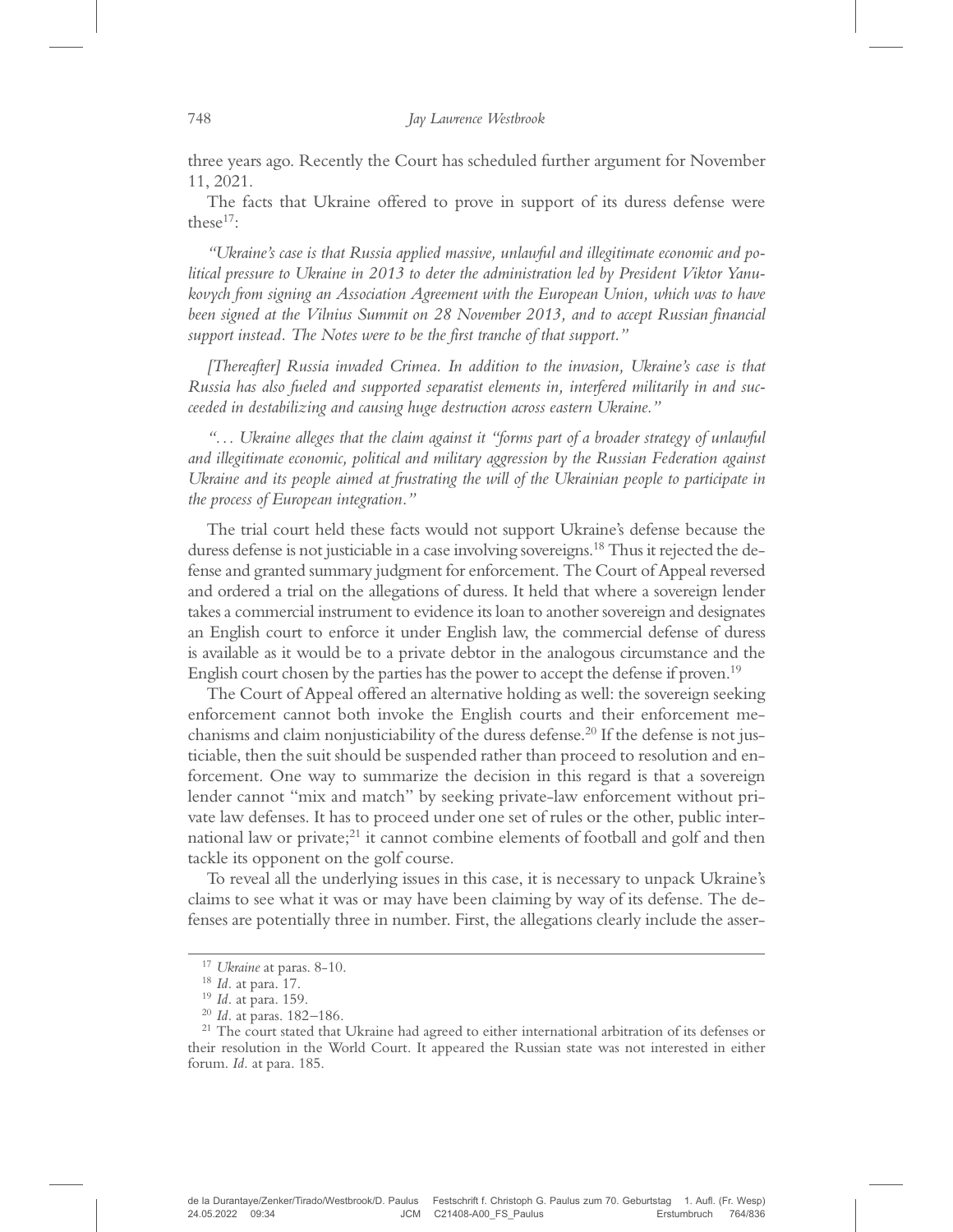tion that Russia's conduct, especially its alleged invasion of the Ukraine<sup>22</sup> and seizure of Crimea ("Russian misconduct"), constituted duress forcing acceptance of the loan and the note. To that extent, it is directly analogous to a private party's claim that a gun was held to its head or its arm was twisted to induce acceptance. The actual intervention in Eastern Ukraine and the seizure of Crimea took place after the execution of the note, $^{23}$  but Ukraine alleged prior threats and "illegitimate Russian economic warfare". 24

The second potential defense is not clearly stated. It would be prevention or frustration of Ukraine's performance by Russian misconduct, much of which is alleged to have happened after the note was signed.<sup>25</sup> However, this possible defense is not found in the arguments discussed in the Court of Appeals opinion or in the Ukrainian briefs in the Supreme Court, even though it is clearly suggested by its offer of proof. Under traditional contract law, at least as we understand it in the United States, those allegations might well constitute a defense to enforcement of the note if proven to have occurred and to be causally related to the failure to pay.<sup>26</sup> The English law may be different or the facts might not support this second sort of defense.

Neither of these defenses is the central focus of this paper. Instead, my focus is upon Ukraine's assertion that enforcement of Ukraine's note was sought by Russia for political reasons, not merely for repayment of the contractual amounts owed. That entire case for the Ukraine is pregnant with that claim, but it is not present as a defense except in the form of "countermeasures."<sup>27</sup> Ukraine asserted that the reason for the loan of the money by Russia was to prevent a connection with the EU. The Russian response rests on the idea that countermeasures as a public international law doctrine have no place in an action to enforce a note in commercial form.

Brief for Ukraine II] (Briefs on file with author).<br><sup>24</sup> Brief for Ukraine I at para. 2.<br><sup>25</sup> "Yet by this claim Russia seeks to require Ukraine to repay vast amounts, which Russia has<br>itself severely undermined Ukraine's

<sup>&</sup>lt;sup>22</sup> The invasion allegedly included some Russian troops on Ukrainian soil and closely related support of separatists in the eastern regions of Ukraine. Welt, Congressional Research Service, Ukraine: Background, Conflict With Russia, and U.S. Policy 15 (2021) [hereinafter Ukraine Background]. See also Zaverukha, The Conundrum of Public and Private Interests in Sovereign Debt: The Who, What, When, Where, And How of The Sovereign Loan from Russia to Ukraine, 22 Gonz. J. Int'l L. 85 (2019).<br><sup>23</sup> The note was executed Christmas Eve, 2013. The invasion of Ukraine by Russia began two

months later in February of 2014. Ukraine Background at 15. It is also alleged threats of such action were made before the note was executed. Ukraine's Written Case on Capacity, Authority, Countermeasures and Other Compelling Reasons for a Trial at para. 8, The Law Debenture Trust Corporation P.L.C. v. Ukraine, UKSC 2018/0191 (Eng.) [hereinafter Brief for Ukraine I]; Ukraine's Written Case on Duress, Foreign Act of State, Stay and Ratification at para. 21, The Law Debenture Trust Corporation P.L.C. v. Ukraine, UKSC 2018/0191 and UKSC 2018/0192 (Eng.) [hereinafter

<sup>&</sup>lt;sup>26</sup> Prevention Generally, 13 Williston on Contracts § 39:3 (4th ed. 1993); Gelpern, supra note 4, n. 206 at 84. I use US law as exemplary for the purpose of analysis. I would not presume to state English law in this regard. It may be that these defenses are not available for some reason under English law, leaving Ukraine to argue "countermeasures," as it does in its brief. Brief for Ukraine I at paras. 99-106.<br><sup>27</sup> This defense is based on public international precedents relating to breaches of treaties or

other public international law. Ukraine at paras. 187-89; Brief for Ukraine I at paras. 99-106.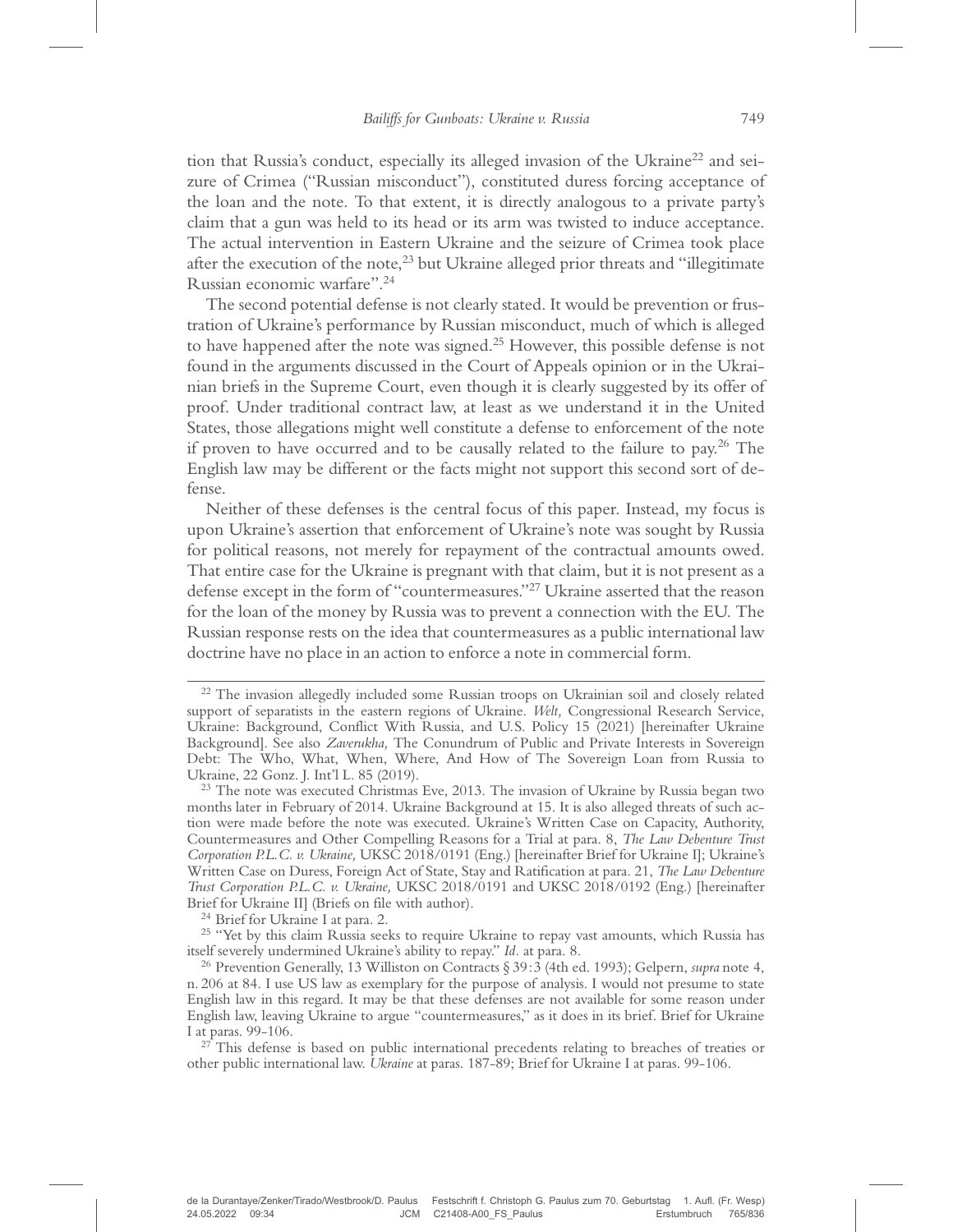If such an allegation of a political goal were proved, I would regard the note as a "political debt," one for which enforcement is sought to influence the conduct or policies of the sovereign debtor. I want to discuss the possibility that in such a case it is legitimate for the court where enforcement is sought to seek advice from the political department of the state. In the United States that procedure would represent a limited return to the standard procedure in sovereign immunity cases before the adoption of the FSIA.

# III. Analysis

This case provides yet another example of the prescience of Professor Paulus' work in revealing the fundamentals of commercial and business law through a historical perspective. In Power Game, he discusses the "weaponizing" of debt, which might be a fair description of the alleged Russian use of debt against the Ukraine.<sup>28</sup> He begins with the idea that every debt creates a power relationship. Understanding that relationship is central to understanding the evolution of debt. He contrasts the Middle Eastern notion of debt as a social phenomenon to be mitigated for social good with the Roman idea that the creditor is entitled to control the debtor even to the point of death.29 Ukraine-Russia provides a useful lens for considering these power aspects of credit contracts.

Traditionally, courts around the world would not entertain a suit against a sovereign, a doctrine called sovereign immunity. The provisions of the FSIA provide a US example. Prior to its adoption, it was routine for sovereigns in a US court to seek a ruling from the State Department as to immunity.<sup>30</sup> Part of the reason was that sovereign immunity was viewed as creating political questions which the courts were not well-equipped to address and therefore would regard as nonjusticiable, as did the trial court in Ukraine-Russia.<sup>31</sup> However, over time the immunity was narrowed, primarily by exceptions for "commercial activities" or waiver of immunity in a contract. Typically, the court would receive guidance in the form of a "Tate letter," in which the executive branch would indicate whether it believed the court should accept the sovereign immunity defense in the case presented.<sup>32</sup> The adoption of the FSIA reflected a conviction that the political departments should not have such a substantial role in those decisions, but instead the courts should apply judicial

<sup>&</sup>lt;sup>28</sup> Paulus, supra note 2, at 9.<br><sup>29</sup> Id. at 2–5.<br><sup>30</sup> H.R. Rep No. 94-1487, at \*7 (1976); *Kahale/Vega*, Immunity and Jurisdiction: Toward a Uniform Body of Law in Actions Against Foreign States, 18 Colum. J. Transnat'l L. 211, 215-16

 $19731$  This concern was more explicit in the "act of state" cases. E.g., Banco Nacional de Cuba v. Sabbatino, 376 U.S. 398 (1964). But it is illustrated by the provisions in the FSIA that permit a lawsuit against a sovereign on a fairly liberal basis but offer a narrower exception to immunity in enforcement against property in the United States precisely because enforcement against a sovereign by a third-party sovereign's courts may raise more political/diplomatic questions than the mere entry of judgment and liquidation of the debt. H.R. Rep No. 94-1487, at 26–31 (1976). <sup>32</sup> H.R. Rep No. 94-1487, at \*8 (1976); Immunity at 215-16.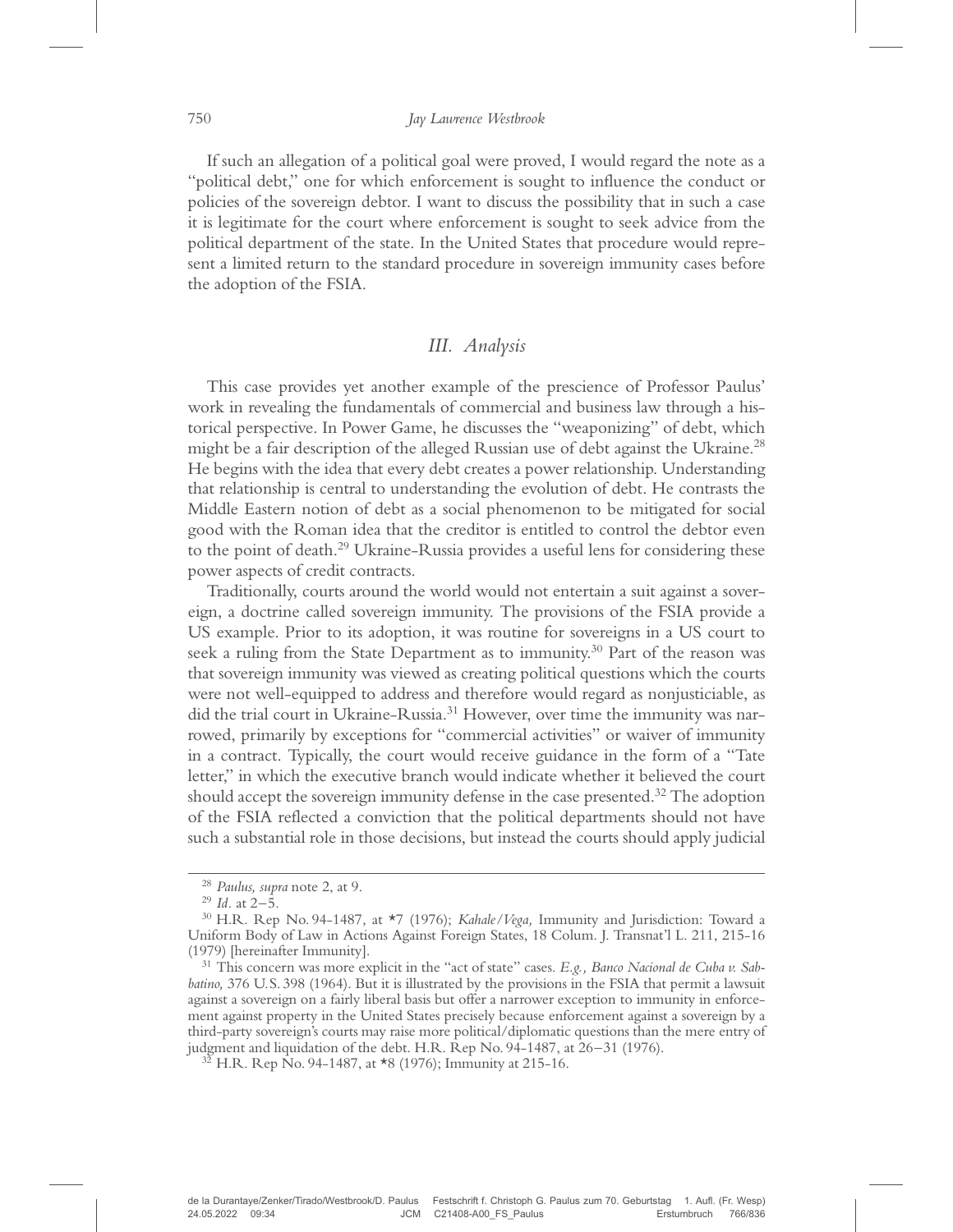standards for granting or refusing sovereign immunity.<sup>33</sup> The statute provided standards the courts could employ for that purpose, standards intended to eliminate the political element in those decisions.<sup>34</sup> This use of the statute evolved to permit the enforcement of ordinary debts like bonds.<sup>35</sup>

As mentioned above, the emergence of enforcement of commercial debt has potentially placed two powerful tools in the hands of lenders to sovereigns: seizure of property and interference with important transactions and relationships. Examples of the first include seizure of bank accounts, especially those used for commercial purposes, and attachment of commercial debts owed, directly or indirectly, to the debtor sovereign.<sup>36</sup> It is also possible to seize property.<sup>37</sup> These enforcement mechanisms could both deprive the debtor sovereign of assets and interfere seriously with its commercial relationships. Interference may also be more direct, as in the successful attempt by "vulture investors" in the United States to disrupt Argentina's restructuring of its global bond debt through an injunction enforcing a pari passu clause in the bond indenture. They were able to gain very favorable payment terms and a very high rate of return.<sup>38</sup> These results have upended and reshaped the "balance of power" (we may say, after Paulus) between sovereigns and their creditors.<sup>39</sup>

In this paper we consider if perhaps loans by sovereigns to other sovereigns should receive different treatment from that accorded to loans by private persons (bondholders) or institutions. The reason is that enforcement by sovereign creditors may constitute enforcement of political debt. An analogy may be found on the private side of debt enforcement in loan-to-own cases which present examples of situations where some courts have considered that enforcement of debt requires special treatment where creditors may have a goal beyond mere repayment; in those cases it is to force sale of a business to the creditors. In a similar way, the mechanisms of private debt enforcement can provide sovereign lenders with commercial threats that would pressure debtors to support the political objectives of those creditors. They may provide more pressure on the sovereign debtor than those available on a sovereign to sovereign basis if the sovereign creditor is hesitant to employ military action or finds the costs too great. The result could be to increase substantially the pressure

<sup>&</sup>lt;sup>33</sup> The most relevant provisions for permitting seizure of property of a sovereign in the United States would be the commercial activity exception and the waiver of sovereign immunity. Generally, sovereign bonds are held to constitute commercial activity and certainly debts owed to a so-<br>vereign-owned entity for goods or services would be. Weltover, supra note 13.

<sup>&</sup>lt;sup>34</sup> H.R. Rep No. 94-1487, at \*7–8,\*12,\*14 (1976).<br><sup>35</sup> Similar developments have taken place in Europe. See generally, Sovereign Defaults, *supra* note 5.<br><sup>36</sup> These may include debts owed to corporations or other legal entities wholly owned by the

debtor sovereign.<br><sup>37</sup> See, e. g., *Crystallex International Corporation v. Venezuela*, 932 F.3d 126 (3d Cir. 2019) (attach-

ment of shares owned by corporation that was in turn controlled by state).<br><sup>38</sup> See *Wernau/Turner, Argentina Debt Deal Poised to Deliver Big Payday to Holdouts, The Wall* 

Street Journal (Feb. 29, 2016), https://www.wsj.com/articles/argentina-holdout-creditors-agreeto-4-65-billion-settlement-1456760652. (describing Argentina's plan to pay vulture creditors \$ 4.65 billion, 75% of the total amount owed, but "several times more than they actually invested in the debt.").  $39$  This phenomenon is general and spreading. Sovereign Defaults, *supra* note 5, at 2.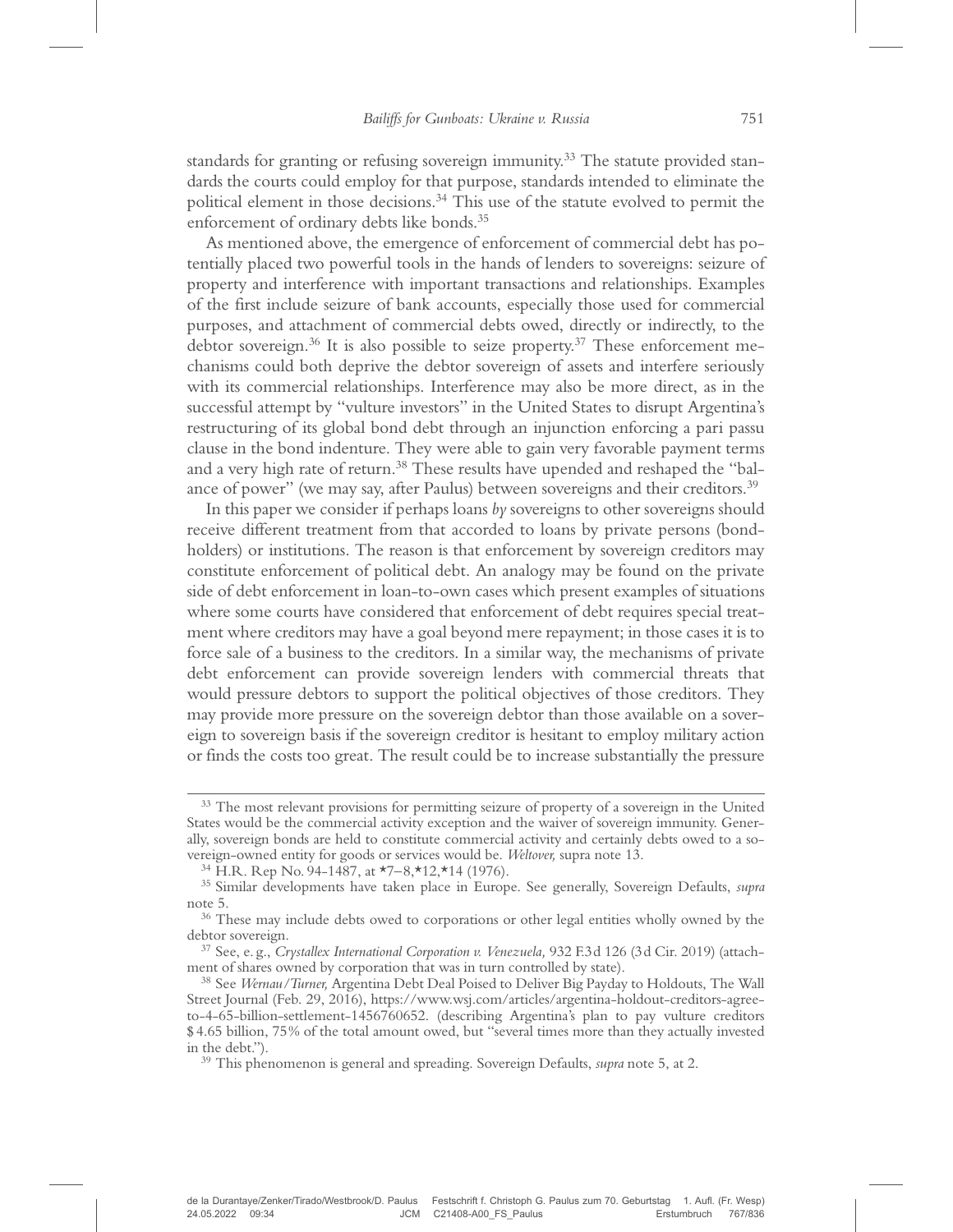a sovereign lender could exert on a sovereign borrower to achieve the lender's political goals.

Ukraine's allegations in the Ukraine-Russia case suggest that Russia might have intended to use enforcement of its note as continuing leverage in an effort to discourage Ukraine from associating with the European Union and, perhaps, to redirect its political and economic focus to Russia. Whatever its political goals might have been, it might have been easier to enforce them by bailiff rather than by gunboat and it might have been more difficult for Ukraine to resist them if threatened with serious economic harm from enforcement of the debt by the English courts and, ultimately, the courts of the United States and other countries.

While the recent history of Russia and the Ukraine demonstrates that the traditional methods of pressure on neighbors are by no means obsolete, $40$  their employment may be costly to the creditor sovereign in many different ways and risky as well.<sup>41</sup> It might be attractive to the aggressive sovereign to pressure a debtor sovereign by enforcement of the debt in an appropriate judicial system, replacing or supplementing the traditional gunboat with attachments and garnishments.

Suppose a sovereign demands the debtor align with the creditor in joining or rejecting a treaty on disarmament or human rights. It could buy large amounts of public debt from bondholders, perhaps at a discount if the debtor sovereign is experiencing some financial distress. It then could obtain a judgment in a court that enjoys a positive reputation around the world and could proceed in that country or through recognition elsewhere to attach moneys owed to the debtor by a large commercial enterprise. Badly needed funds could be diverted from the debtor at a moment of great need. On top of that, the enterprise might terminate the relationship going forward rather than be immersed in litigation. The price of avoiding these consequences might be acquiescence in the political demand. That demand might be made in a political negotiation of the traditional sort, but here it would be backed by a meaningful risk of commercial damage.

Note that that the sovereign debtor might have no commercial defense to the enforcement. We need not pause here to consider what facts might or might not constitute a defense under contract law, except to realize that analogous circumstances might not have arisen often enough under commercial instruments to provide precedent for a defense to a note apparently commercial on its face. English courts are often chosen in contracts precisely because of their commitment to enforce commercial obligations strictly. It is possible that was a factor in their inclusion in the note issued by Ukraine to Russia. In any case, the relatively narrow ground of defense permitted in Ukraine-Russia – a defense under traditional contract law – might not suffice to protect the sovereign debtor in many circumstances where enforcement of a debt is sought for political reasons.

<sup>&</sup>lt;sup>40</sup> See generally, *Pénet/Zendejas*, Sovereign Debt Diplomacies (2021).<br><sup>41</sup> The Russian support of Ukrainian separatists was an up and down venture, with many casualties on all sides. See Ukraine Background, supra note 24, at 15 (describing the combat toll of the separatist conflict); See also Besemeres, A Difficult Neighbourhood: Essays on Russia and East-Central Europe since World WAR II 346-47 (2016) ("Destabilisation was relatively easy; pacifying and then holding new territories in the east would be more difficult").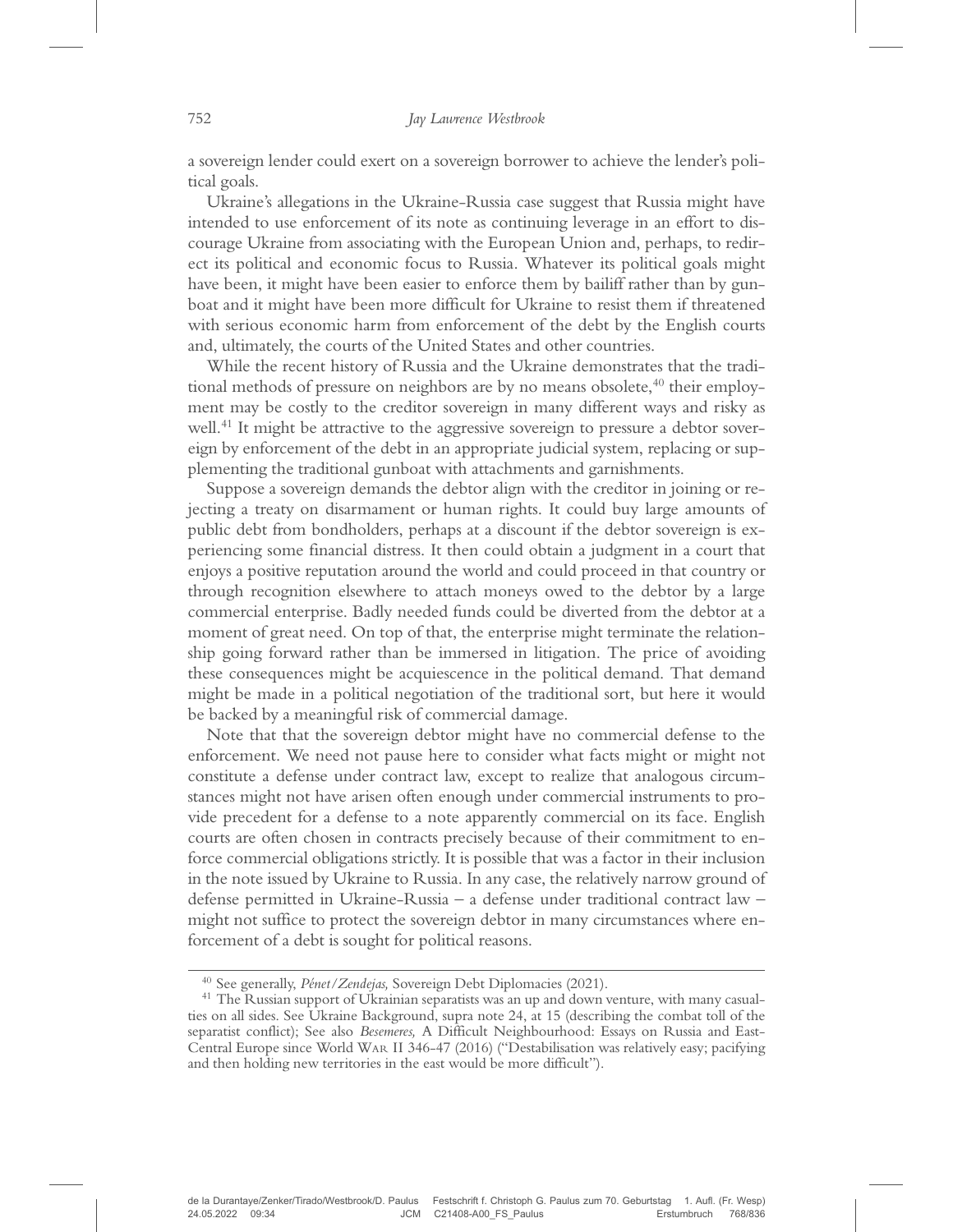In the caselaw in the United States governing loan to own, there are cases that take into account the motivation and alleged misconduct of the creditor in considering how strictly to enforce its commercial rights.<sup>42</sup> We might say (after Paulus) that misuse of the power arising from a transaction may be sufficiently serious and distinct as to be illegitimate and as a matter of "equity"<sup>43</sup> vitiate those rights. In an analogous way, we might consider whether factors beyond commercial defenses should be weighed in the enforcement of political debt. That is, it may be one thing to limit sovereign immunity in the context of repayment of debts to private creditors, but quite another to have third-country courts enforcing control of political decisions by another sovereign. In the terms used in the United States, might it be fair to say that political debt enforcement may not be "commercial" under the FSIA (and similar law in other jurisdictions) and therefore subject to a defense of sovereign immunity?<sup>44</sup>

Suppose in a US version of Ukraine-Russia, Ukraine could not show sufficient evidence of duress or frustration, but could show that Russia had offered to suspend enforcement of the \$ 3 billion note as long as the Ukraine did not associate with the EU. Should the court decline enforcement on the ground that the question presented is political and therefore is nonjusticiable – that is, unenforceable in the face of sovereign immunity? If reliance is placed on waiver of immunity in the note, might the validity of that waiver itself be a political question where a political debt is alleged?45

Perhaps a court faced with allegations that the creditor seeks to enforce a debt for political reasons should seek political advice from the executive branch as American courts used to do in all sovereign immunity cases.<sup>46</sup> However, the existence and predominance of political motives is itself a political question, so a better rule might be that a court should seek such advice in any case in which the creditor is a sovereign

 $42$  See In re Free Lance-Star Publ'g Co., 512 B.R. 798, 807 (Bankr. E.D. Va. 2014) ("... the negative impact DSP's misconduct has had on the auction process has created the perfect storm, requiring curtailment of DSP's credit bid rights."). Cf. DiNizo Jr., Cause for Credit Bidding: Utilizing Secured Debt to Obtain Property During a Bankruptcy Auction, 19 Hous. Bus. & Tax L.J. 84, 114 (2019) ("In re Fisker and In re Free Lance-Star expanded what constituted "for cause" under Section 363(k) by focusing on the secured creditor's conduct and motives when deciding to restrict credit bidding).<br><sup>43</sup> The analogy is not perfect, but is suggestive. In the case of loan to own, it has been bank-

ruptcy courts that have considered factors beyond the usual commercial debt liability and those courts traditionally have equity powers beyond other civil courts. See also Westbrook, Equity in Bankruptcy Courts: Public Priorities, 94 Am. Bankr. L.J. 203, 203 (2020) (discussing "the aspects of equity in bankruptcy that relate to societal interests ('public interests') in the confirmation of

<sup>&</sup>lt;sup>44</sup> It might also be argued that the issues presented are "political questions" that are nonjusticiable. Cf. International Ass'n of Machinists and Aerospace Workers v. OPEC, 649 F.2d 1354 (9th Cir. 1981) (resolution of an antitrust action by a labor union against the Organization of Petroleum States for a gasoline boycott was a nonjusticiable political question). <sup>45</sup> If a private creditor made a similar offer on the condition that it receive a telecommunications

license from the state debtor, perhaps even a monopoly, should an American court enforce? I don't address that question, but it is interesting to consider that a court might want to know the views of the political departments in such a case.<br><sup>46</sup> See *Born/Rutledge*, International Civil Litigation in United States Courts 217–218, 224–225,

<sup>226, 231 (6&</sup>lt;sup>th</sup> ed. 2018) [hereinafter Casebook] (citing Tate Letter, *reprinted in* 425 U.S. 682, 711 (1976)). I do not attempt a full discussion of the effect of a waiver of immunity in this short paper but many of the same considerations apply.